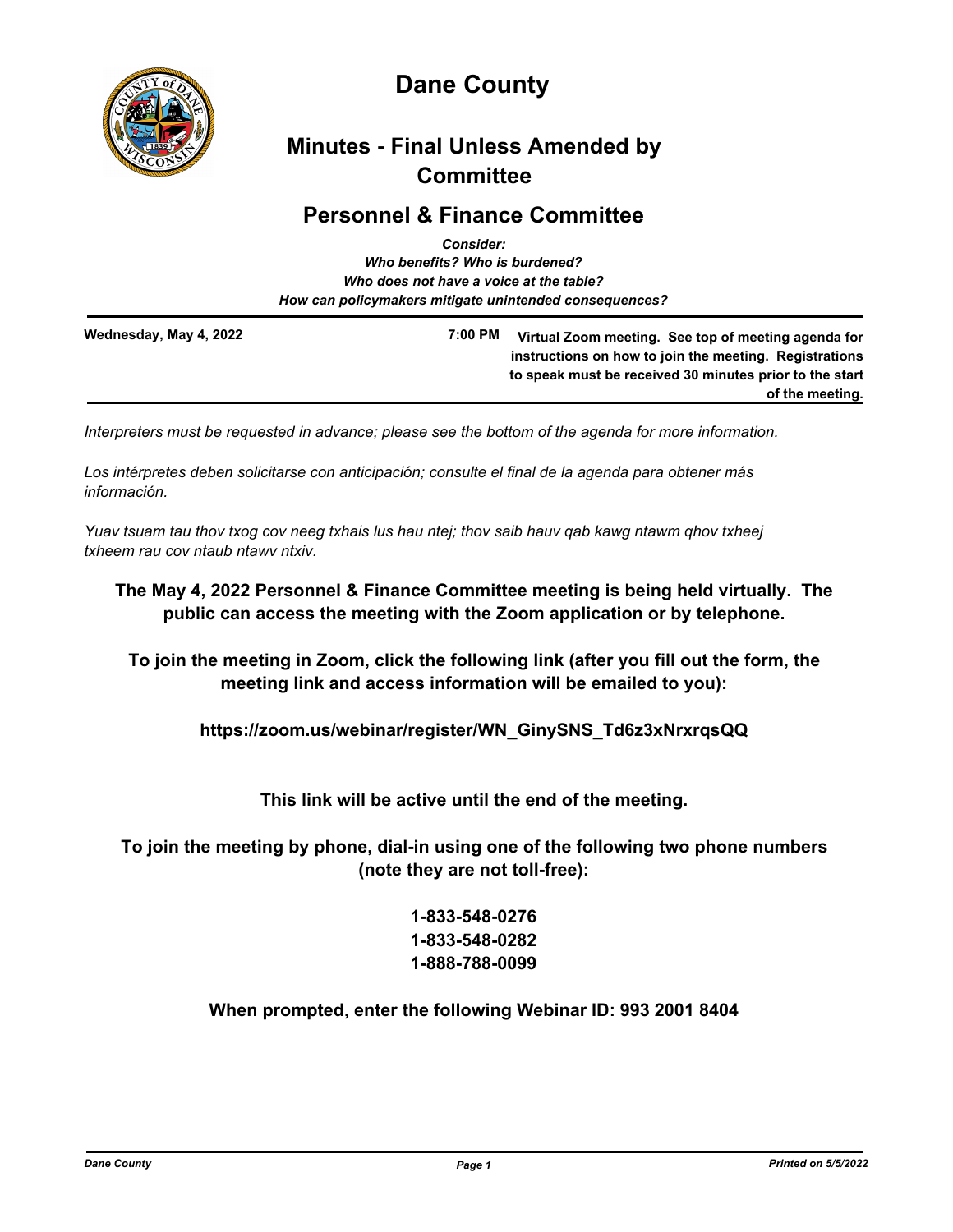**If you want to submit a written comment for this meeting, or send handouts for committee members, please send them to krohn@countyofdane.com.**

**PROCESS TO PROVIDE PUBLIC COMMENT: ANY MEMBER OF THE PUBLIC WISHING TO REGISTER TO SPEAK ON/SUPPORT/OPPOSE AN AGENDA ITEM MUST REGISTER USING THE LINK ABOVE (even if you plan to attend using your phone).**

**In order to testify (provide public comment), you must be in attendance at the meeting via Zoom or phone, you will then either by unmuted or promoted to a panelist and provided time to speak to the body.**

**Registrations to provide public comment will be accepted until 30 minutes prior to the beginning of the meeting.**

## **A. Call To Order**

**Supervisor Doyle called the meeting to order at 7:00 PM.**

**Others Present:Chuck Hicklin, Greg Brockmeyer, Meg Krohn, Kristi Chlebowski, Michael Reichers, Dan Connery, Nick Bubb, Todd Draper, Jerry Mandli, Chad Lillethun, Kabura Mukasa**

**Registrants:Rachel Friedman, Anita Friedman, Kristen Erickson, Thompson Laurel, Sarah Karls, Holly Lintvedt, Bob Burns, Larey Allen, Kali Handel, Pamela Slonim, Travis Thpmas, Mitch Maksymo, Brenda Ziegler, Katelyn Nelson, Kate Gravel, Marissa Burack, Carl Williams, Joanne Weber, Sunny Kurhajetz, Sarah Owen, Tammy Haynes Sauk, Michael French, Cheryl Johnson, Erik Anderson, Derek Wallace, Maggie Thomas, Lisa Hajek, Evelyn Mikul, Bonnie Jones, Timothy Bauer**

Present: 4 - CHUCK ERICKSON, ELIZABETH DOYLE, MIKE BARE and MAUREEN McCARVILLE **Excused:** 1 - MATT VELDRAN

## **B. Election of Officers**

**Election of officers was postponed until all members are present.**

- 1. Chair
- 2. Vice-Chair

## **C. Consideration of Minutes**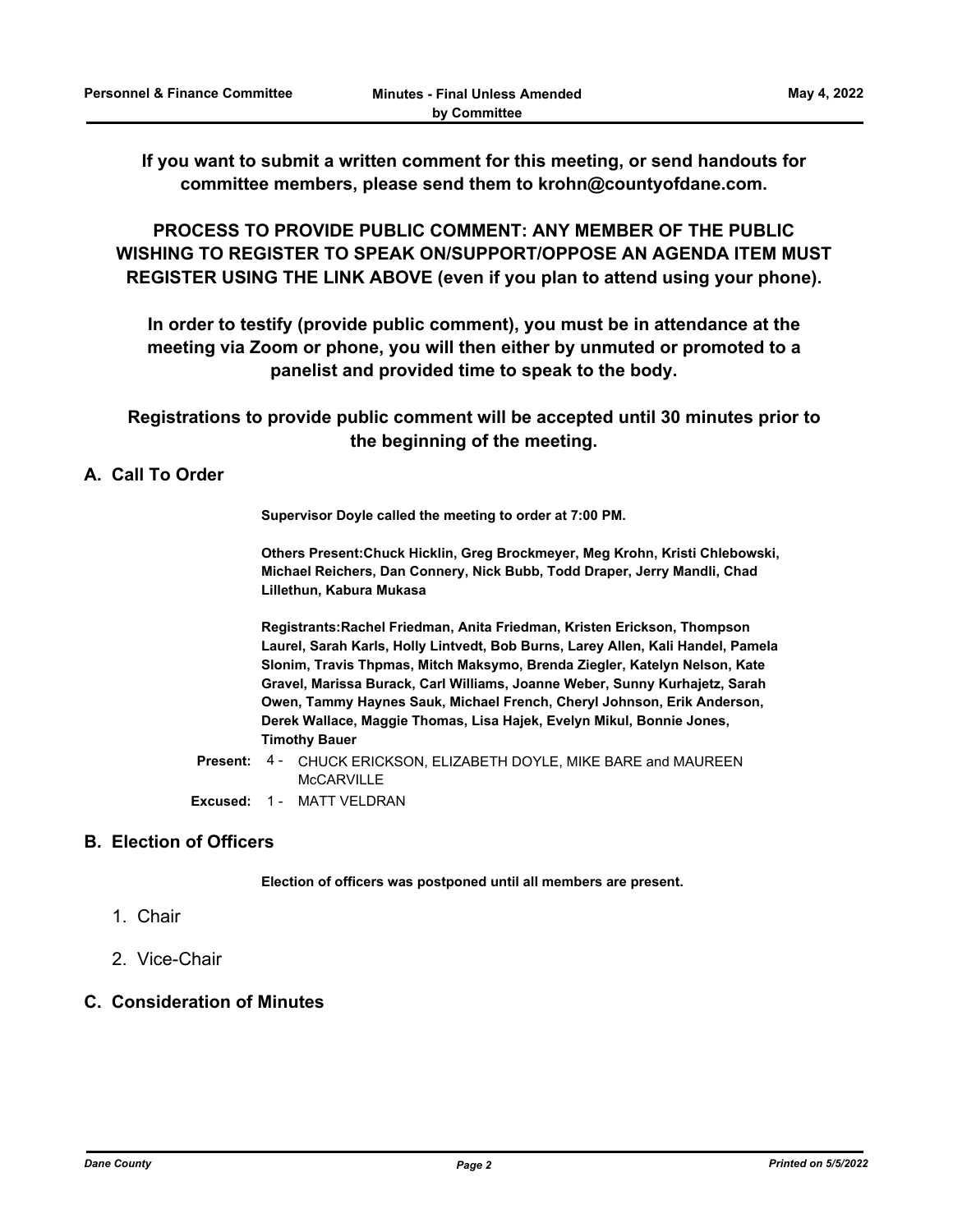**1.** 2022 [MIN-016](http://dane.legistar.com/gateway.aspx?m=l&id=/matter.aspx?key=22729) Approval of Minutes - Personnel & Finance April 4, 2022

*Attachments:* [PF20220404](http://dane.legistar.com/gateway.aspx?M=F&ID=93037337-90de-47d4-a1c0-3369f13cd620.pdf)

**A motion was made by ERICKSON, seconded by McCARVILLE, that the Minutes be approved. The motion carried by a voice vote 4-0.**

**2.** 2022 [MIN-017](http://dane.legistar.com/gateway.aspx?m=l&id=/matter.aspx?key=22730) Approval of Minutes - Personnel & Finance April 7, 2022

*Attachments:* [PF20220407](http://dane.legistar.com/gateway.aspx?M=F&ID=161e8a8b-c9d8-47b4-83c6-e377cd060c6b.pdf)

**A motion was made by ERICKSON, seconded by McCARVILLE, that the Minutes be approved. The motion carried by a voice vote 4-0.**

## **D. Fund Transfers**

**1.** 2021 [FTR-044](http://dane.legistar.com/gateway.aspx?m=l&id=/matter.aspx?key=22614) 2021\_FTR-044 220304 - 3 - UW HEALTH DONATION

*Attachments:* [2021\\_FTR-044 220304 - 3 - UW Health Donation](http://dane.legistar.com/gateway.aspx?M=F&ID=d6e45df9-1a16-4ab8-ac1b-22112ba9ff36.pdf)

**A motion was made by ERICKSON, seconded by McCARVILLE, that the Fund Transfer be approved. The motion carried by a voice vote 4-0.**

## **E. Referrals (Resolutions & Ordinance Amendments)**

**1.** 2021 [RES-365](http://dane.legistar.com/gateway.aspx?m=l&id=/matter.aspx?key=22265) APPROVING CONTRACT ADDENDUM #1 (CONTRACT #13206A) WITH FIDLAR TECHNOLOGIES INC

*Sponsors:* BOLLIG

[2021 RES-365](http://dane.legistar.com/gateway.aspx?M=F&ID=d0960857-1e70-4766-8046-b7b690918e71.pdf) *Attachments:*

[2021 RES-365 FISCAL NOTE](http://dane.legistar.com/gateway.aspx?M=F&ID=4d7b3b7f-00be-4d9a-939e-ff8a55486a60.pdf) [2021 RES-365 CONTRACT #13206A](http://dane.legistar.com/gateway.aspx?M=F&ID=ca076648-f517-4f93-870e-e5cbc5b1509d.pdf)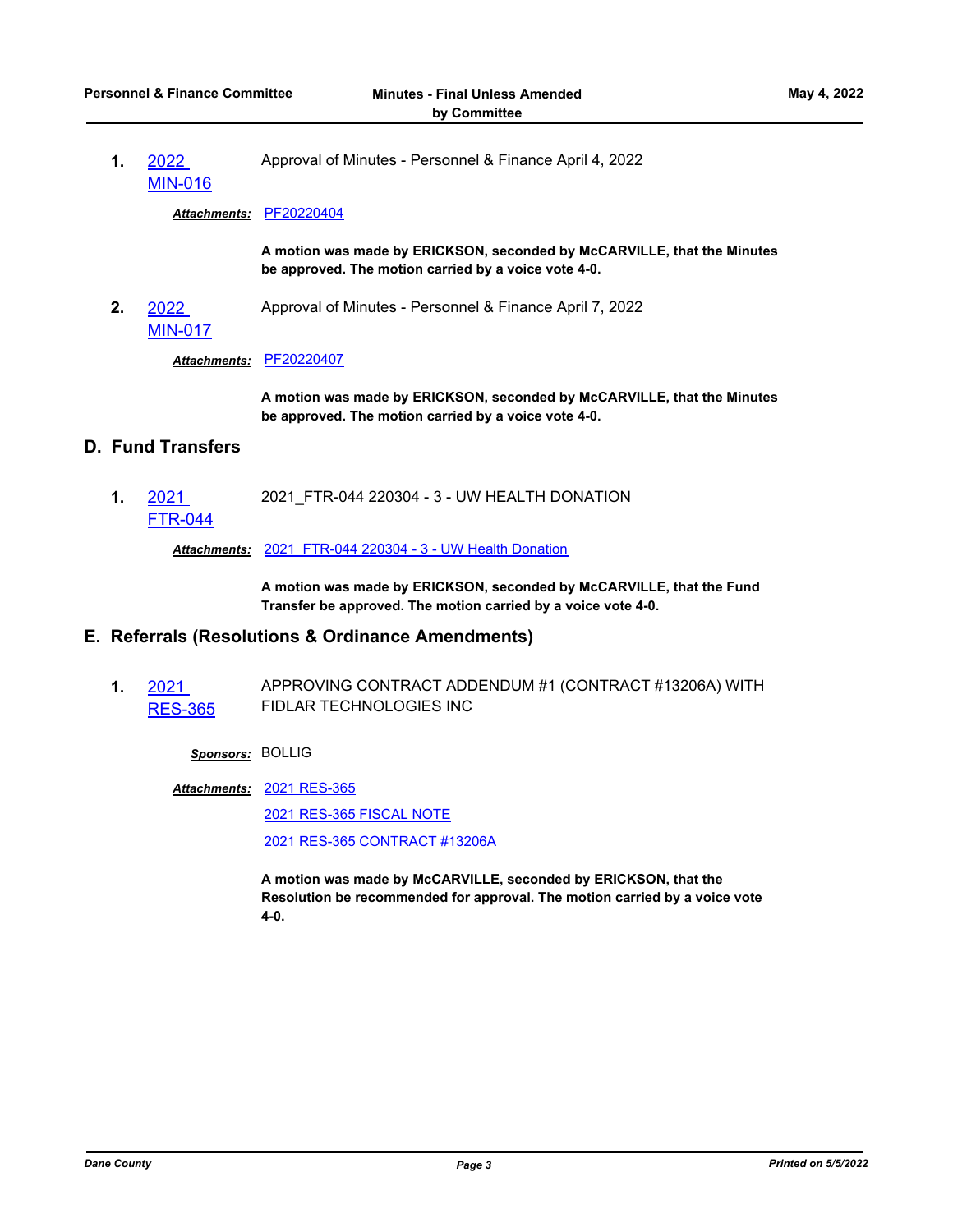**2.** 2021 [RES-397](http://dane.legistar.com/gateway.aspx?m=l&id=/matter.aspx?key=22409) APPROVING A LEASE FOR DANE COUNTY VETERANS SERVICE OFFICE AT ABERG AVENUE

#### *Sponsors:* RATCLIFF

[2021 RES-397](http://dane.legistar.com/gateway.aspx?M=F&ID=6d0b2d38-fd17-4d1c-ba6d-8d97829333de.pdf) *Attachments:*

[2021 RES-397 Fiscal Note](http://dane.legistar.com/gateway.aspx?M=F&ID=c7dbfac1-bbb4-4ed9-9daa-7ee881a80473.pdf)

[2021 RES-397 CONTRACT #14690](http://dane.legistar.com/gateway.aspx?M=F&ID=d735937b-7501-4922-849a-4d417dd23924.pdf)

**A motion was made by McCARVILLE, seconded by ERICKSON, that the Resolution be recommended for approval. The motion carried by a voice vote 4-0.**

- **3.** 2021 [RES-425](http://dane.legistar.com/gateway.aspx?m=l&id=/matter.aspx?key=22606) APPROVING AGREEMENTS FOR AN AFFORDABLE HOUSING PROJECT AT 2206 UNIVERSITY AVENUE IN THE CITY OF MADISON DCDHS - HAA **DIVISION** 
	- *Sponsors:* DOYLE, SMITH, LEVIN and ANDRAE

[2021 RES-425](http://dane.legistar.com/gateway.aspx?M=F&ID=ec1ceeea-b538-4083-a7a2-40a507f46d47.pdf) *Attachments:* [2021 RES-425 FISCAL NOTE](http://dane.legistar.com/gateway.aspx?M=F&ID=2fb95302-aa7b-4cf0-bab5-7c71158d3255.pdf) [2021 RES-425 CONTRACT #14710](http://dane.legistar.com/gateway.aspx?M=F&ID=397c0c4a-0a5b-4a57-9455-89bf308bf431.pdf)

> **A motion was made by McCARVILLE, seconded by ERICKSON, that the Resolution Requiring 2/3rds Vote be . The motion carried by a voice vote 4-0.**

**4.** 2021 [RES-427](http://dane.legistar.com/gateway.aspx?m=l&id=/matter.aspx?key=22613) AUTHORIZING NEW LEASE FOR RIMROCK/SOUTHDALE JOINING FORCES FOR FAMILIES PROGRAM DCDHS - PEI DIVISION

*Sponsors:* DOYLE and RITT

[2021 RES-427](http://dane.legistar.com/gateway.aspx?M=F&ID=fc124922-bb85-40bf-a6cc-747dcb0ff6aa.pdf) *Attachments:*

[2021 RES-427 FISCAL NOTE](http://dane.legistar.com/gateway.aspx?M=F&ID=fbd884f2-a066-4ae9-bfa7-d1f177f2d97d.pdf) [2021 RES-427 CONTRACT #14700](http://dane.legistar.com/gateway.aspx?M=F&ID=ed49fa83-686a-4bc9-8553-ece18796ee7a.pdf)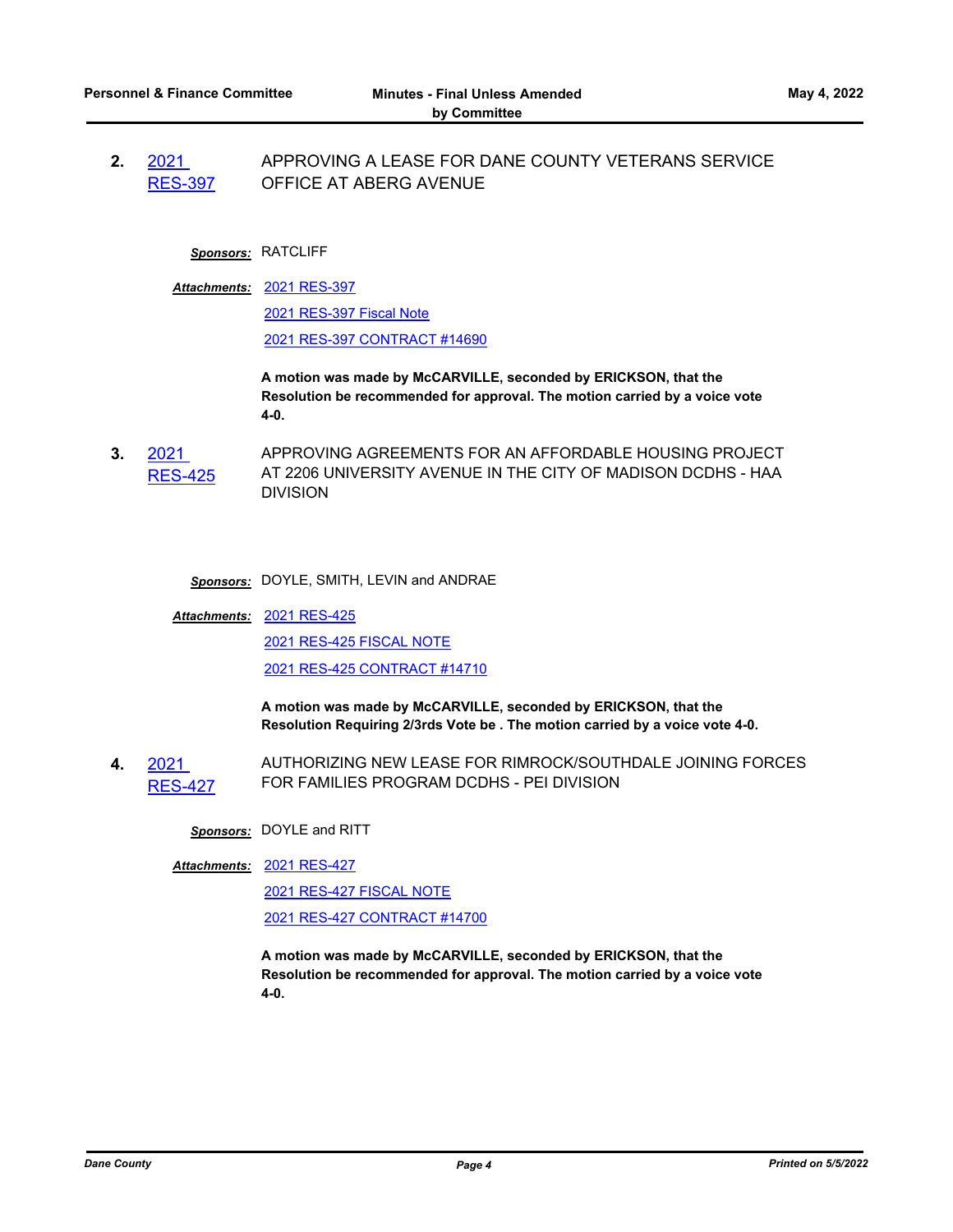- **5.** 2021 [RES-429](http://dane.legistar.com/gateway.aspx?m=l&id=/matter.aspx?key=22640) PROVIDING A ONE TIME STIPEND TO CERTAIN EMPLOYEES OF BADGER PRAIRIE HEALTH CARE CENTER
	- *Sponsors:* BARE, JOERS, SCHAUER, WEGLEITNER, CHAWLA, HUELSEMANN, PALM, HATCHER, PELLEBON, ANDRAE and DOYLE

#### [2021 RES-429](http://dane.legistar.com/gateway.aspx?M=F&ID=89c34ba4-6d17-45ea-bc1d-39287fa134a6.pdf) *Attachments:*

[2021 RES-429 AS AMENDED BY P&F on 5.4.2022](http://dane.legistar.com/gateway.aspx?M=F&ID=d86cd080-b442-47d7-bdde-2c635cf29693.pdf)

#### [2021 RES-429 FISCAL NOTE](http://dane.legistar.com/gateway.aspx?M=F&ID=983250d6-4670-4983-baab-7c8681df043e.pdf)

*The following registered in support of 2021 RES-429: Rachel Friedman, Anita Friedman, Kristen Erickson, Thompson Laurel, Sarah Karls, Holly Lintvedt, Bob Burns, Larey Allen, Kali Handel, Pamela Slonim, Travis Thpmas, Mitch Maksymo, Brenda Ziegler, Katelyn Nelson, Kate Gravel, Marissa Burack, Carl Williams, Joanne Weber, Sunny Kurhajetz, Sarah Owen, Tammy Haynes Sauk, Michael French, Cheryl Johnson, Erik Anderson, Derek Wallace, Maggie Thomas, Lisa Hajek, Evelyn Mikul, Bonnie Jones, Timothy Bauer*

*The following spoke in support: Rachel Friedman, Sarah Karls, Travis Thpmas, Brenda Ziegler, Kate Gravel, Michael French, Derek Wallace*

**A motion was made by BARE, seconded by ERICKSON, that the Resolution Requiring 2/3rds Vote be recommended for approval.**

**A motion was made by BARE, seconded by ERICKSON, that the Resolution Requiring 2/3rds Vote be amended to insert "any" after the word "of" on line 54. The motion carried by a voice vote 4-0.**

**A motion was made that the Resolution Requiring 2/3rds Vote be recommended for approval amended. The motion carried by a voice vote 4-0.**

**6.** 2021 [RES-432](http://dane.legistar.com/gateway.aspx?m=l&id=/matter.aspx?key=22662) AWARD OF CONTRACT FOR ROAD REPAVE AT TOKEN CREEK COUNTY PARK

*Sponsors:* RATCLIFF, RITT and RIPP

[2021 RES-432](http://dane.legistar.com/gateway.aspx?M=F&ID=bcdc821a-0922-4e91-8e51-c210d7dc99a9.pdf) *Attachments:*

[2021 RES-432 FISCAL NOTE](http://dane.legistar.com/gateway.aspx?M=F&ID=b7de5677-f6b4-469b-8b1c-9cf5a38b6cdf.pdf) [2021 RES-432 CONTRACT #14705](http://dane.legistar.com/gateway.aspx?M=F&ID=95848073-44ec-4d78-bd64-59775a05e238.pdf)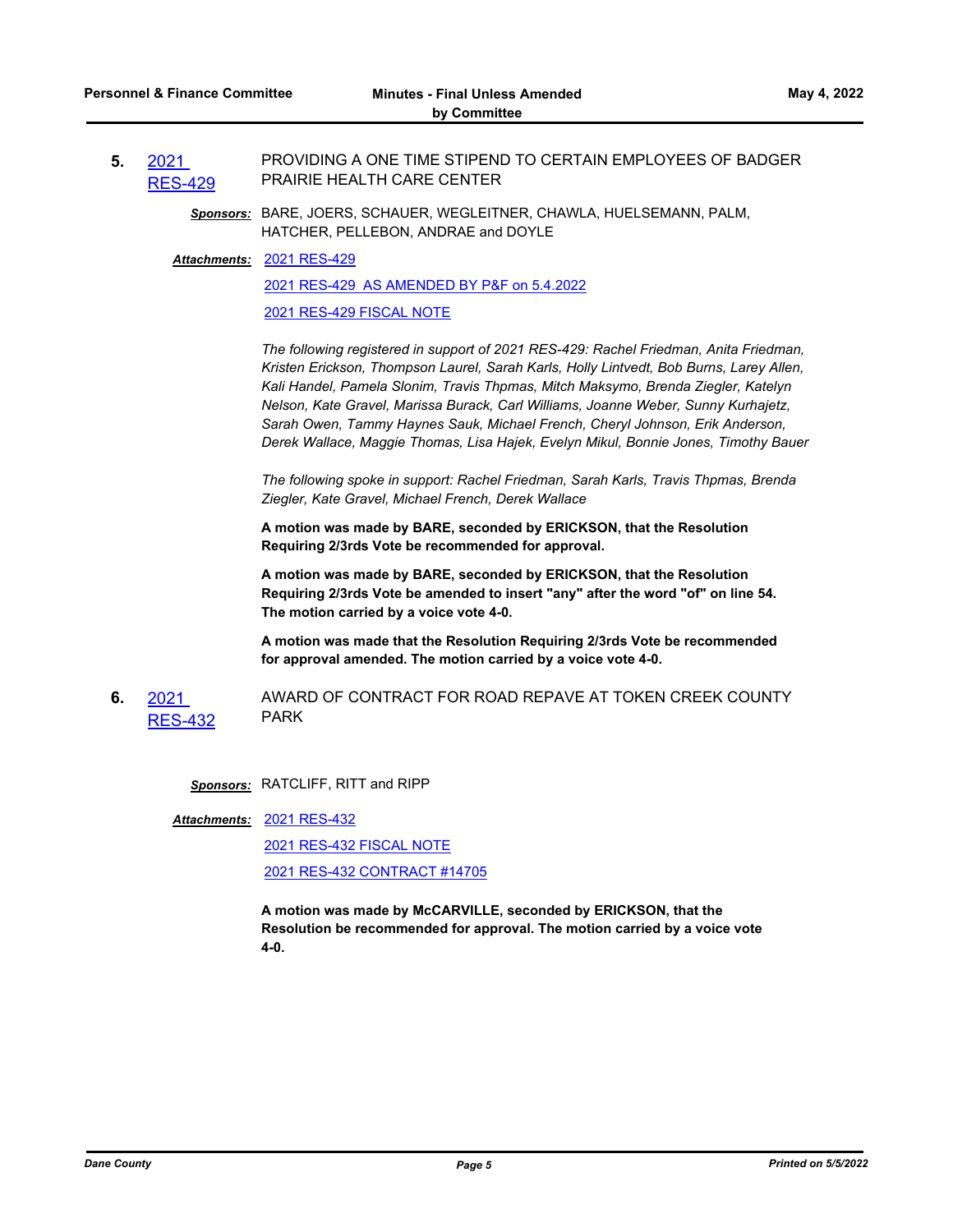**7.** 2021 [RES-433](http://dane.legistar.com/gateway.aspx?m=l&id=/matter.aspx?key=22663) AWARD OF CONTRACT FOR YAHARA RIVER FLOW ENHANCEMENT-PH.2 AT LAFOLLETTE DAM TO COUNTY HIGHWAY B (REBID)

*Sponsors:* RATCLIFF, RIPP and RITT

[2021 RES-433](http://dane.legistar.com/gateway.aspx?M=F&ID=eb58bb64-4421-4a7f-be0f-16d615008afa.pdf) *Attachments:* [2021 RES-433 FISCAL NOTE](http://dane.legistar.com/gateway.aspx?M=F&ID=3ab90c45-2673-4d35-84ac-d94d722a3808.pdf) [2021 RES-433 CONTRACT #14706](http://dane.legistar.com/gateway.aspx?M=F&ID=7e720ef2-2dcf-4ce9-84a9-079c1103609f.pdf)

> **A motion was made by McCARVILLE, seconded by ERICKSON, that the Resolution be recommended for approval. The motion carried by a voice vote 4-0.**

**8.** 2021 [RES-434](http://dane.legistar.com/gateway.aspx?m=l&id=/matter.aspx?key=22664) AWARD OF CONTRACT FOR MCCARTHY PARK IMPROVEMENTS AT MCCARTHY YOUTH & CONSERVATION COUNTY PARK

*Sponsors:* RATCLIFF, RIPP and RITT

[2021 RES-434](http://dane.legistar.com/gateway.aspx?M=F&ID=6d465394-8271-48d5-98a5-3fa53f9d9cb1.pdf) *Attachments:*

[2021 RES-434 FISCAL NOTE](http://dane.legistar.com/gateway.aspx?M=F&ID=cc0ebd60-02f2-4243-ab08-9e1a348c3a19.pdf)

[2021 RES-434 CONTRACT #14707](http://dane.legistar.com/gateway.aspx?M=F&ID=954e8f7a-ac90-451f-91d7-16fc14835788.pdf)

**A motion was made by McCARVILLE, seconded by ERICKSON, that the Resolution be recommended for approval. The motion carried by a voice vote 4-0.**

**9.** 2021 [RES-436](http://dane.legistar.com/gateway.aspx?m=l&id=/matter.aspx?key=22666) CONTRACT CHANGE ORDER #1 FOR CONTRACT WITH STATZ RESTORATION & ENGINEERING FOR CITY COUNTY BUILDING PLANTERS & RETAINING WALL REPAIR

*Sponsors:* RATCLIFF and RIPP

[2021 RES-436](http://dane.legistar.com/gateway.aspx?M=F&ID=367e3d08-8ffa-4d94-a3ee-d7758fb45209.pdf) *Attachments:*

[2021 RES-436 FISCAL NOTE](http://dane.legistar.com/gateway.aspx?M=F&ID=a4fc6e02-ead2-428b-a528-13d8b3cdbbd8.pdf) [2021 RES-436 CHANGE ORDER #1](http://dane.legistar.com/gateway.aspx?M=F&ID=bcbf6605-32db-4bfd-8ceb-54fed7e496cd.pdf)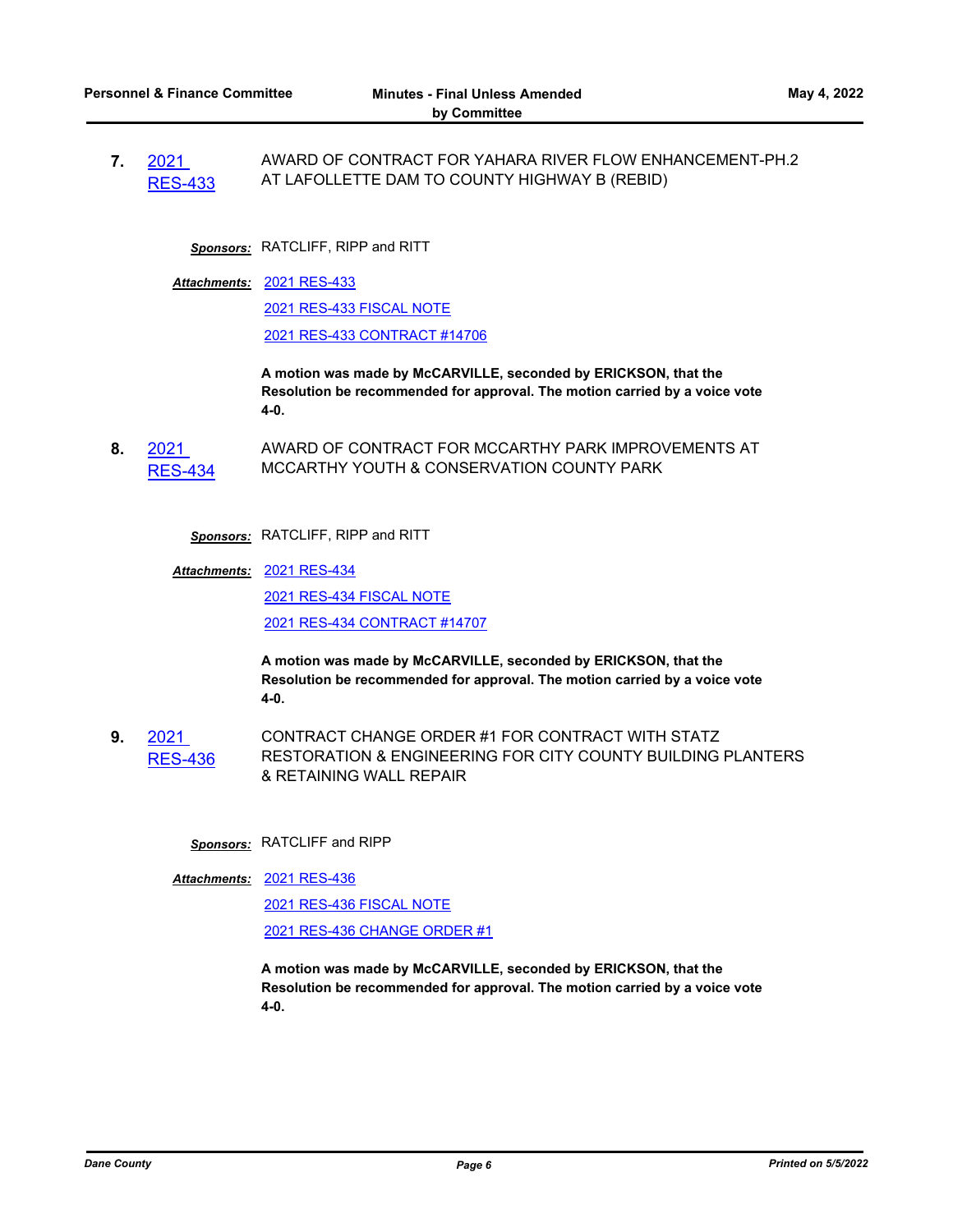*Sponsors:* EICHER, SMITH, RITT and RATCLIFF

[2021 RES-437](http://dane.legistar.com/gateway.aspx?M=F&ID=354bf12b-dc4f-4347-b3fb-20efa3360993.pdf) *Attachments:*

[2021 RES-437 Fiscal Note](http://dane.legistar.com/gateway.aspx?M=F&ID=06abd80b-f00f-4eed-bd3a-fda47606a379.pdf)

[2021 RES-437 CONTRACT #14324B](http://dane.legistar.com/gateway.aspx?M=F&ID=24af0c93-a08f-4f41-9402-a608114b5607.pdf)

**A motion was made by McCARVILLE, seconded by ERICKSON, that the Resolution Requiring 2/3rds Vote be recommended for approval. The motion carried by a voice vote 4-0.**

**11.** 2021 [RES-438](http://dane.legistar.com/gateway.aspx?m=l&id=/matter.aspx?key=22671) AWARD OF CONTRACT FOR 2022 CONCRETE RESTORATION-PHASE 1 AT THE DANE COUNTY CAPITOL SQUARE SOUTH PARKING RAMP

*Sponsors:* RATCLIFF and RIPP

[2021 RES-438](http://dane.legistar.com/gateway.aspx?M=F&ID=654d373f-65ba-48e8-954e-651293d57936.pdf) *Attachments:* SUB to 2021 RES-438 (PROPOSED RATCLIFF) REDLINED [Sub 1 to 2021 RES-438](http://dane.legistar.com/gateway.aspx?M=F&ID=47d3735f-99fe-42a8-aa46-ee65c730e9af.pdf) [2021 RES-438 FISCAL NOTE](http://dane.legistar.com/gateway.aspx?M=F&ID=04e0ae24-6ead-40a4-9f91-704657d5e553.pdf) SUB to 2021 RES-438 FISCAL NOTE (PROPOSED RATCLIFF) [2021 RES-438 CONTRACT #14731](http://dane.legistar.com/gateway.aspx?M=F&ID=730c8cec-aa8f-45db-b57f-191a4035f2b9.pdf)

> **A motion was made by McCARVILLE, seconded by ERICKSON, that Sub. 1 to the resolution be recommended for approval. The motion carried by a voice vote 4-0.**

**12.** 2021 [RES-439](http://dane.legistar.com/gateway.aspx?m=l&id=/matter.aspx?key=22672) AWARD OF AGREEMENT FOR LAKE ACCESSIBILITY AND STORMWATER CONTROL IMPROVEMENTS AT BABCOCK COUNTY PARK

*Sponsors:* RATCLIFF, RIPP and RITT

[2021 RES-439](http://dane.legistar.com/gateway.aspx?M=F&ID=d895a6b8-b969-463a-b244-cb962a201168.pdf) *Attachments:*

[2021 RES-439 FISCAL NOTE](http://dane.legistar.com/gateway.aspx?M=F&ID=e5871b41-277f-4761-bae0-08df29e9ac51.pdf) [2021 RES-439 CONTRACT #14709](http://dane.legistar.com/gateway.aspx?M=F&ID=e405183e-37b3-48db-9538-1658407eaed1.pdf)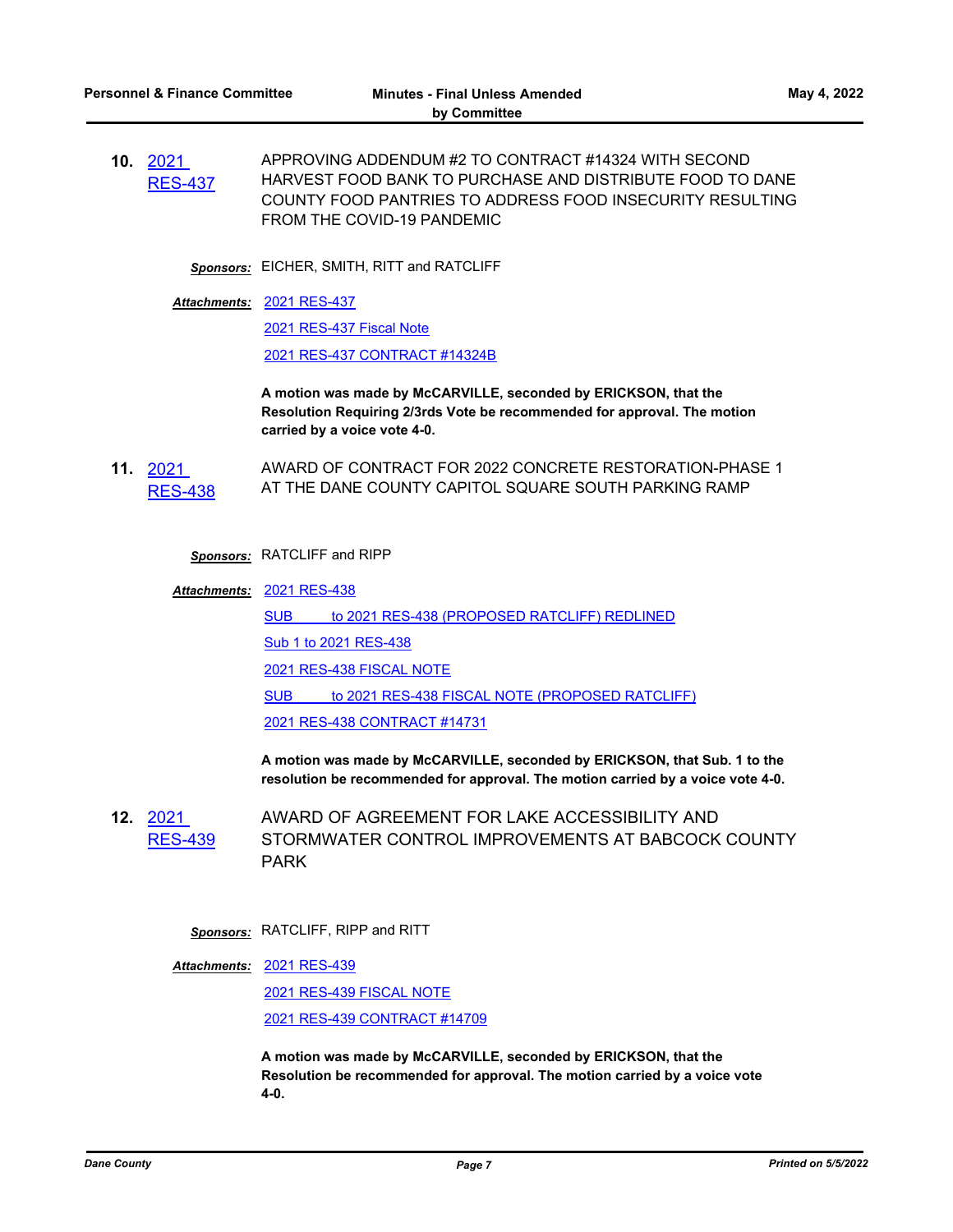**13.** 2021 [RES-443](http://dane.legistar.com/gateway.aspx?m=l&id=/matter.aspx?key=22680) AMENDING THE 2022 OPERATING BUDGET TO FUND A FEASIBILITY STUDY FOR AN INDOOR SPORTS FACILITY

*Sponsors:* MILES

[2021 RES-443](http://dane.legistar.com/gateway.aspx?M=F&ID=72a3635f-e5ce-456d-8898-acf2c09ef782.pdf) *Attachments:*

[2021 RES-443 Fiscal Note](http://dane.legistar.com/gateway.aspx?M=F&ID=36fa448f-0de9-4cac-b23b-68bae2c7f8db.pdf)

**A motion was made by McCARVILLE, seconded by ERICKSON, that the Resolution Requiring 2/3rds Vote be recommended for approval. The motion carried by a voice vote 4-0.**

### **F. Items Requiring Committee Action**

**1.** 2021 [HSCA-015](http://dane.legistar.com/gateway.aspx?m=l&id=/matter.aspx?key=22488) 85104\_ADDENDUM ADAMS COUNTY

*Attachments:* [85104\\_addendum Adams County](http://dane.legistar.com/gateway.aspx?M=F&ID=e96cbc65-f2f8-4227-bed4-25a1b80d8e6b.pdf)

**A motion was made by McCARVILLE, seconded by BARE, that the Human Services Contract Addendum be approved. The motion carried by a voice vote 4-0.**

**2.** 2021 84105\_ADDENDUM COLUMBIA COUNTY

## [HSCA-016](http://dane.legistar.com/gateway.aspx?m=l&id=/matter.aspx?key=22489)

*Attachments:* [84105\\_addendum Columbia County](http://dane.legistar.com/gateway.aspx?M=F&ID=b2c73302-15d4-4c28-bc50-7dea33acf4ce.pdf)

**A motion was made by McCARVILLE, seconded by BARE, that the Human Services Contract Addendum be approved. The motion carried by a voice vote 4-0.**

**3.** 2021 [HSCA-017](http://dane.legistar.com/gateway.aspx?m=l&id=/matter.aspx?key=22490) 85108\_ADDENDUM DODGE COUNTY

*Attachments:* [85108\\_addendum Dodge County](http://dane.legistar.com/gateway.aspx?M=F&ID=b0eb7a02-6b5f-42c9-9fd1-149488462546.pdf)

**A motion was made by McCARVILLE, seconded by BARE, that the Human Services Contract Addendum be approved. The motion carried by a voice vote 4-0.**

**4.** 2021 [HSCA-018](http://dane.legistar.com/gateway.aspx?m=l&id=/matter.aspx?key=22491) 85106\_ADDENDUM JUNEAU COUNTY

*Attachments:* [85106\\_addendum Juneau County](http://dane.legistar.com/gateway.aspx?M=F&ID=fbe905e7-3d18-42e1-99d8-68a439f9fdfd.pdf)

**A motion was made by McCARVILLE, seconded by BARE, that the Human Services Contract Addendum be approved. The motion carried by a voice vote 4-0.**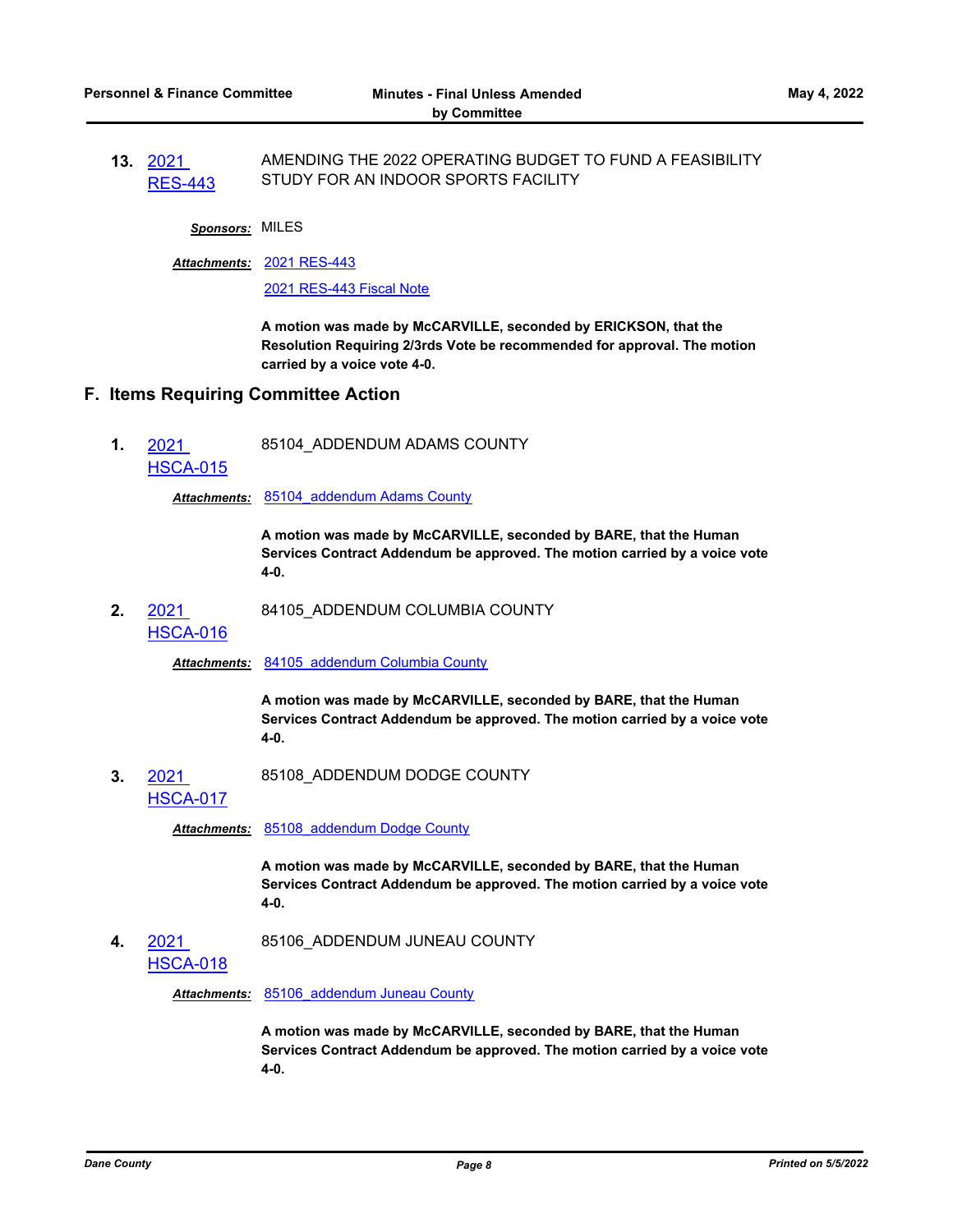**5.** 2021 [HSCA-019](http://dane.legistar.com/gateway.aspx?m=l&id=/matter.aspx?key=22492) 05109\_ADDENDUM SAUK COUNTY

*Attachments:* [85109\\_addendum Sauk County](http://dane.legistar.com/gateway.aspx?M=F&ID=2d141c21-c7e0-4e5e-9d21-fec95899c0cf.pdf)

**A motion was made by McCARVILLE, seconded by BARE, that the Human Services Contract Addendum be approved. The motion carried by a voice vote 4-0.**

**6.** 2021 [HSCA-020](http://dane.legistar.com/gateway.aspx?m=l&id=/matter.aspx?key=22493) 85131\_ADDENDUM SHEBOYGAN COUNTY

*Attachments:* [85131\\_addendum Sheboygan County](http://dane.legistar.com/gateway.aspx?M=F&ID=2f7f3ad4-4c1a-49b5-a41e-1d61be4d9607.pdf)

**A motion was made by McCARVILLE, seconded by BARE, that the Human Services Contract Addendum be approved. The motion carried by a voice vote 4-0.**

**7.** 2022 [ACT-002](http://dane.legistar.com/gateway.aspx?m=l&id=/matter.aspx?key=22707) Request to fill position vacant for more than six months - Highway - Stockroom Lead Worker (#824)

*Attachments:* [2022 ACT-002 Stockroom Lead Worker Highway](http://dane.legistar.com/gateway.aspx?M=F&ID=fc37f4e4-5f2c-4189-bbb8-97d7c3460c0e.pdf)

**A motion was made by McCARVILLE, seconded by BARE, that the Action Item be approved. The motion carried by a voice vote 4-0.**

**8.** 2022 [ACT-003](http://dane.legistar.com/gateway.aspx?m=l&id=/matter.aspx?key=22708) Request for Waiver of Bid - Airport - Flight Status Feed to Airport Monitors (OAG Aviation Worldwide LLC)

*Attachments:* [2022 ACT-003 Bid-Waiver-Form--OAG Aviation \(002\)](http://dane.legistar.com/gateway.aspx?M=F&ID=26e9154a-b005-4331-b9c6-6df8eae07a4b.pdf)

**A motion was made by McCARVILLE, seconded by BARE, that the Action Item be approved. The motion carried by a voice vote 4-0.**

**9.** 2022 Approval of Bills and Accounts - May 4, 2022

[ACT-006](http://dane.legistar.com/gateway.aspx?m=l&id=/matter.aspx?key=22771)

Attachments: [Klehr - per diem - Jan Feb Mar Apr 22](http://dane.legistar.com/gateway.aspx?M=F&ID=8f6282d3-e22d-48df-a522-1972e7e7b403.pdf)

[Brouwer - per diem - Jan Feb Mar 22](http://dane.legistar.com/gateway.aspx?M=F&ID=06c926ad-4b54-4f04-a80e-11d7d01c6d8c.pdf)

[Lauber - per diem - Jan Feb Mar 22](http://dane.legistar.com/gateway.aspx?M=F&ID=a12c010b-8226-4147-bd2f-055af27762e3.pdf)

[Solberg Feb 2022](http://dane.legistar.com/gateway.aspx?M=F&ID=7913caa0-b642-4e77-918a-84442baec30b.pdf)

**A motion was made by McCARVILLE, seconded by BARE, that the Action Item be approved. The motion carried by a voice vote 4-0.**

## **G. Future Meeting Items and Dates**

**5/9/2022 at 5:30 PM via zoom**